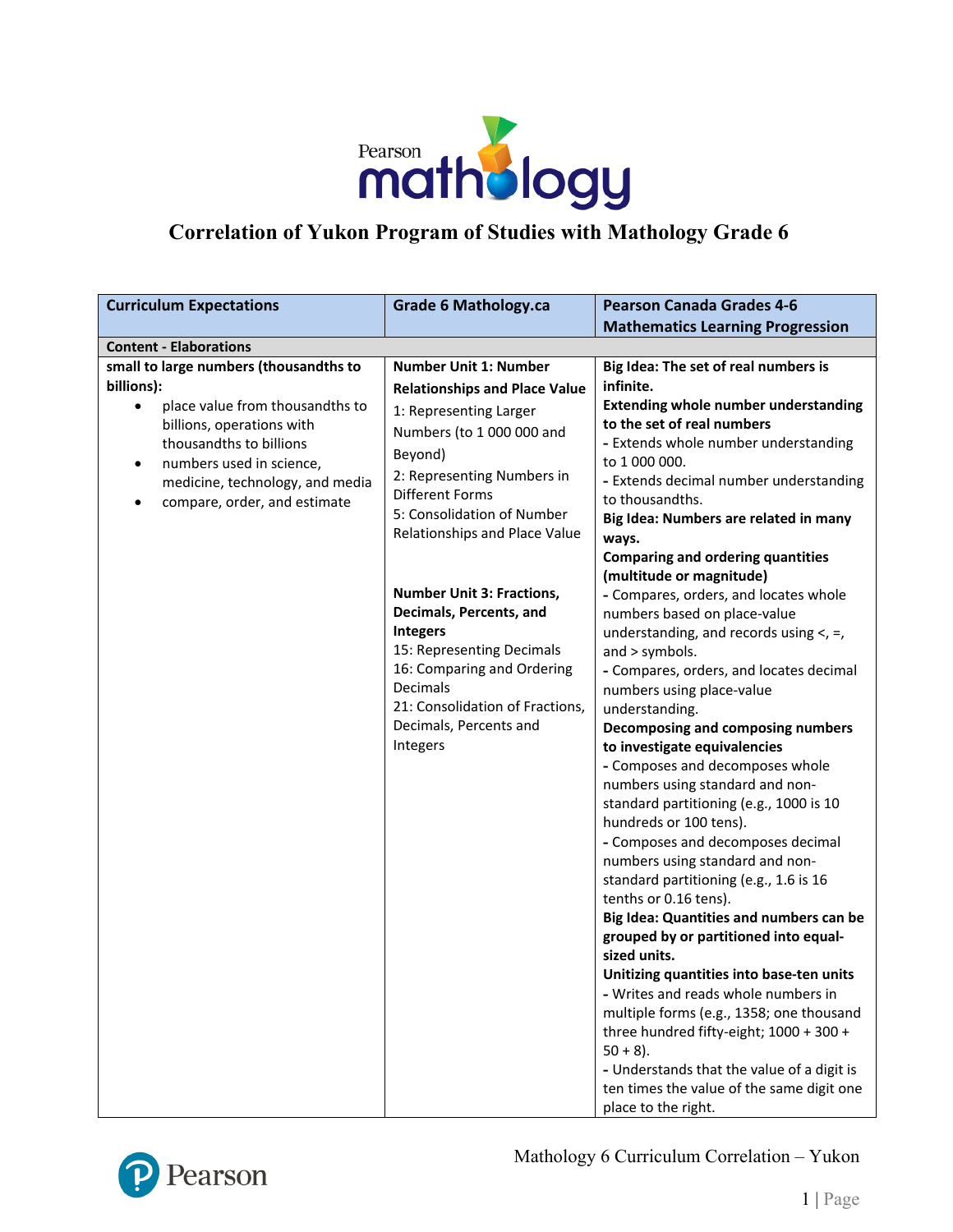|                                                                              |                                                             | - Understands that the value of a digit is         |
|------------------------------------------------------------------------------|-------------------------------------------------------------|----------------------------------------------------|
|                                                                              |                                                             | one-tenth the value of the same digit one          |
|                                                                              |                                                             | place to the left.                                 |
|                                                                              |                                                             | - Writes and reads decimal numbers in              |
|                                                                              |                                                             | multiple forms (e.g., numerals, number             |
|                                                                              |                                                             | names, expanded form).                             |
|                                                                              |                                                             | Big Idea: Quantities and numbers can be            |
|                                                                              |                                                             | operated on to determine how many                  |
|                                                                              |                                                             | and how much.                                      |
|                                                                              |                                                             | Developing conceptual meaning of<br>operations     |
|                                                                              |                                                             | - Extends whole number computation                 |
|                                                                              |                                                             | models to larger numbers.                          |
|                                                                              |                                                             | - Demonstrates an understanding of                 |
|                                                                              |                                                             | decimal number computation through                 |
|                                                                              |                                                             | modelling and flexible strategies.                 |
|                                                                              |                                                             | Developing fluency of operations                   |
|                                                                              |                                                             | - Solves whole number computation                  |
|                                                                              |                                                             | using efficient strategies (e.g., mental           |
|                                                                              |                                                             | computation, algorithms, calculating cost          |
|                                                                              |                                                             | of transactions and change owing, saving           |
|                                                                              |                                                             | money to make a purchase).                         |
|                                                                              |                                                             | - Solves decimal number computation                |
|                                                                              |                                                             | using efficient strategies.                        |
| multiplication and division facts to 100                                     | <b>Number Unit 2: Fluency with</b>                          | Big Idea: Quantities and numbers can be            |
| (developing computational fluency):                                          | <b>Whole Numbers</b>                                        | operated on to determine how many                  |
| mental math strategies (e.g., the                                            |                                                             | and how much.                                      |
|                                                                              | 6: Solving Problems with                                    |                                                    |
| double-double strategy to                                                    | <b>Whole Numbers</b>                                        | Developing fluency of operations                   |
| multiply $23 \times 4$ )                                                     |                                                             | - Fluently recalls multiplication and              |
|                                                                              | 7: Estimating Reasonableness<br>of Solutions                | division facts to 100.                             |
|                                                                              |                                                             | - Solves whole number computation                  |
|                                                                              | 9: Mental Math Strategies                                   | using efficient strategies (e.g., mental           |
|                                                                              | 12: Consolidation of Fluency                                | computation, algorithms, calculating cost          |
|                                                                              | with Whole Numbers                                          | of transactions and change owing, saving           |
|                                                                              |                                                             | money to make a purchase).                         |
| order of operations with whole numbers:                                      | Number Unit 2: Fluency with                                 | Big Idea: Quantities and numbers can be            |
| includes the use of brackets, but                                            | <b>Whole Numbers</b>                                        | operated on to determine how many                  |
| excludes exponents                                                           | 8: The Order of Operations                                  | and how much.                                      |
| quotients can be rational<br>$\bullet$                                       | 12: Consolidation of Fluency                                | Investigating number and arithmetic                |
| numbers                                                                      | with Whole Numbers                                          | properties                                         |
|                                                                              |                                                             | - Applies order of operations for whole            |
|                                                                              |                                                             | numbers and explains the effect when               |
|                                                                              | <b>Number Unit 1: Number</b>                                | order is not followed.                             |
| factors and multiples - greatest common<br>factor and least common multiple: |                                                             | Big Idea: Numbers are related in many<br>ways.     |
| prime and composite numbers,                                                 | <b>Relationships and Place Value</b>                        | Decomposing and composing numbers                  |
| divisibility rules, factor trees,                                            | 3: Identifying Factors and                                  | to investigate equivalencies                       |
| prime factor phrase (e.g., 300 =                                             | <b>Multiples</b>                                            | - Decomposes numbers into prime                    |
| $2^2 \times 3 \times 5^2$                                                    | 4: Identifying Prime and                                    | factors.                                           |
| using graphic organizers (e.g.,<br>٠                                         | <b>Composite Numbers</b>                                    | Big Idea: Quantities and numbers can be            |
| Venn diagrams) to compare                                                    | 5: Consolidation of Number<br>Relationships and Place Value | operated on to determine how many<br>and how much. |

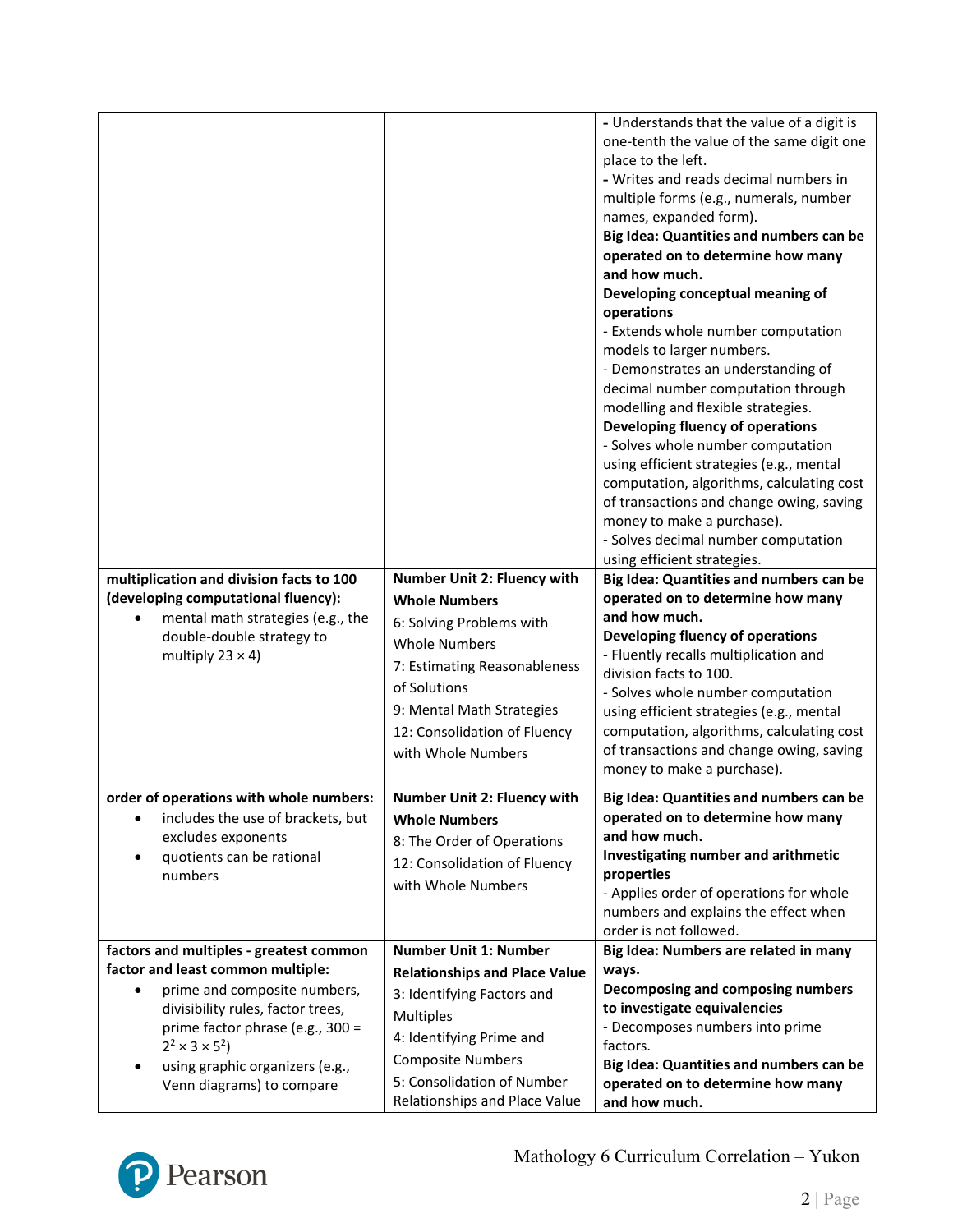|            | numbers for common factors and                   |                                  | Investigating number and arithmetic                                                                       |
|------------|--------------------------------------------------|----------------------------------|-----------------------------------------------------------------------------------------------------------|
|            | common multiples                                 |                                  | properties                                                                                                |
|            |                                                  |                                  | - Determines whether one number is a                                                                      |
|            |                                                  |                                  | multiple of any one-digit number.                                                                         |
|            |                                                  |                                  | - Examines and classifies whole numbers                                                                   |
|            |                                                  |                                  | based on their properties (e.g., even/odd;                                                                |
|            |                                                  |                                  | prime; composite; divisible by 2, 5, and                                                                  |
|            |                                                  |                                  | $10$ ).                                                                                                   |
|            |                                                  |                                  | - Generates multiples and factors for                                                                     |
|            |                                                  |                                  | numbers using flexible strategies.                                                                        |
|            |                                                  |                                  | - Distinguishes between and investigates                                                                  |
|            |                                                  |                                  | properties of prime and composite                                                                         |
|            |                                                  |                                  |                                                                                                           |
|            |                                                  |                                  | numbers (e.g., prime factorization).                                                                      |
|            |                                                  |                                  | - Extends exponent notation to any<br>repeated multiplication (e.g., $2 \times 2 \times 2 \times 2$       |
|            |                                                  |                                  |                                                                                                           |
|            |                                                  |                                  | $= 24$ ) and evaluates expressions using<br>exponents (e.g., $3^4 = 3 \times 3 \times 3 \times 3 = 81$ ). |
|            |                                                  |                                  | Developing fluency of operations                                                                          |
|            |                                                  |                                  | - Fluently recalls multiplication and                                                                     |
|            |                                                  |                                  | division facts to 100.                                                                                    |
|            | improper fractions and mixed numbers:            | <b>Number Unit 3: Fractions,</b> | Big Idea: Numbers are related in many                                                                     |
|            | using benchmarks, number line,                   | Decimals, Percents, and          | ways.                                                                                                     |
|            | and common denominators to                       | <b>Integers</b>                  | <b>Comparing and ordering quantities</b>                                                                  |
|            | compare and order, including                     | 13: Representing Fractions       | (multitude or magnitude)                                                                                  |
|            | whole numbers                                    | 14: Comparing and Ordering       | - Compares, orders, and locates fractions                                                                 |
|            | using pattern blocks, Cuisenaire                 | Fractions                        | using flexible strategies (e.g., comparing                                                                |
|            | Rods, fraction strips, fraction                  | 21: Consolidation of Fractions,  | models; creating common denominators                                                                      |
|            | circles, grids                                   | Decimals, Percents and           | or numerators).                                                                                           |
|            |                                                  | Integers                         | <b>Estimating quantities and numbers</b>                                                                  |
|            | birchbark biting                                 |                                  | - Estimates the size and magnitude of                                                                     |
|            |                                                  |                                  | fractions by comparing to benchmarks.                                                                     |
|            |                                                  |                                  |                                                                                                           |
|            |                                                  |                                  |                                                                                                           |
|            |                                                  |                                  | Decomposing and composing numbers                                                                         |
|            |                                                  |                                  | to investigate equivalencies                                                                              |
|            |                                                  |                                  | - Models equivalent forms of improper                                                                     |
|            |                                                  |                                  | fractions and mixed numbers using                                                                         |
|            |                                                  |                                  | flexible strategies.                                                                                      |
|            | introduction to ratios:                          | Number Unit 2: Fluency with      | Big Idea: Numbers are related in many                                                                     |
|            | comparing numbers, comparing                     | <b>Whole Numbers</b>             | ways.                                                                                                     |
|            | quantities, equivalent ratios                    | 11: Exploring Ratios             | Using ratios, rates, proportions, and                                                                     |
|            | part-to-part ratios and part-to-<br>whole ratios | 12: Consolidation of Fluency     | percents creates a relationship between                                                                   |
|            |                                                  | with Whole Numbers               | quantities                                                                                                |
|            |                                                  |                                  | - Understands the concept of ratio as a<br>relationship between two quantities                            |
|            |                                                  |                                  | (e.g., 3 wins to 2 losses).                                                                               |
|            | whole-number percents and percentage             | <b>Number Unit 3: Fractions,</b> |                                                                                                           |
| discounts: |                                                  | Decimals, Percents, and          | Big Idea: Numbers are related in many<br>ways.                                                            |
| $\bullet$  | use base 10 blocks, geoboard, 10                 | <b>Integers</b>                  | Decomposing and composing numbers                                                                         |
|            | × 10 grid to represent whole                     | 18: Relating Fractions,          | to investigate equivalencies                                                                              |
|            | number percents                                  | Decimals, and Percents           | - Models and explains the relationships                                                                   |
| $\bullet$  | find missing part (whole or                      | 21: Consolidation of Fractions,  | among fractions, decimals, and percents.                                                                  |
|            | percentage)                                      | Decimals, Percents and           | - Translates flexibly between                                                                             |
|            | $50\% = \frac{1}{3} = 0.5 = 50:100$              | Integers                         | representations.                                                                                          |

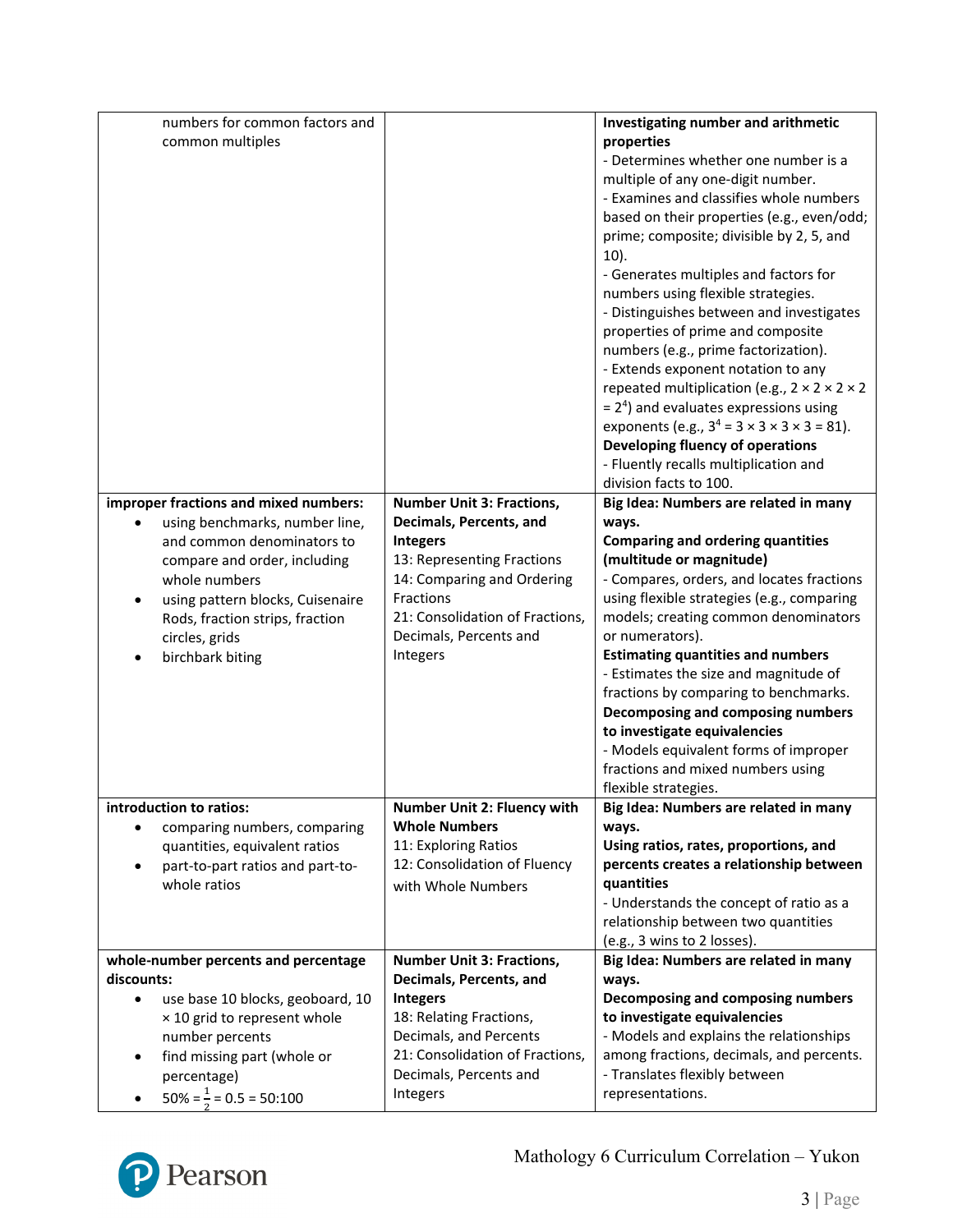| multiplication and division of decimals:<br>$0.125 \times 3$ or $7.2 \div 9$<br>$\bullet$<br>using base 10 block array<br>$\bullet$<br>birchbark biting<br>$\bullet$                                                                                                                                                                                                                                                                            | <b>Number Unit 4: Operations</b><br>with Decimals<br>22: Multiplying Decimals by 1-<br><b>Digit Numbers</b><br>24: Dividing Decimals by 1-<br><b>Digit Numbers</b><br>30: Consolidation of<br>Operations with Fractions and<br>Decimals                                                  | Using ratios, rates, proportions, and<br>percents creates a relationship between<br>quantities<br>- Understands and applies the concept of<br>percentage as a rate per 100 (e.g.,<br>calculating sales tax, tips, or discount).<br>Big Idea: Quantities and numbers can be<br>operated on to determine how many<br>and how much.<br>Developing conceptual meaning of<br>operations<br>- Demonstrates an understanding of<br>decimal number computation through<br>modelling and flexible strategies.<br>Developing fluency of operations<br>- Solves decimal number computation<br>using efficient strategies.                                                                                                                                                                                                                                                                                                                                           |
|-------------------------------------------------------------------------------------------------------------------------------------------------------------------------------------------------------------------------------------------------------------------------------------------------------------------------------------------------------------------------------------------------------------------------------------------------|------------------------------------------------------------------------------------------------------------------------------------------------------------------------------------------------------------------------------------------------------------------------------------------|----------------------------------------------------------------------------------------------------------------------------------------------------------------------------------------------------------------------------------------------------------------------------------------------------------------------------------------------------------------------------------------------------------------------------------------------------------------------------------------------------------------------------------------------------------------------------------------------------------------------------------------------------------------------------------------------------------------------------------------------------------------------------------------------------------------------------------------------------------------------------------------------------------------------------------------------------------|
| increasing and decreasing patterns, using<br>expressions, tables, and graphs as<br>functional relationships:<br>limited to discrete points in the<br>$\bullet$<br>first quadrant<br>visual patterning (e.g., colour<br>tiles)<br>Take 3 add 2 each time, $2n + 1$ ,<br>$\bullet$<br>and 1 more than twice a number<br>all describe the pattern 3, 5, 7,<br>graphing data on First Peoples<br>language loss, effects of language<br>intervention | <b>Patterning Unit 1: Patterning</b><br>1: Investigating Patterns and<br>Relationships in Tables and<br>Graphs<br>2: Solving Problems<br>4: Consolidation of Patterning<br><b>Patterning Unit 2: Variables</b><br>and Equations<br>7: Representing<br><b>Generalizations in Patterns</b> | Big Idea: Regularity and repetition form<br>patterns that can be generalized and<br>predicted mathematically.<br>Representing patterns, relations, and<br>functions<br>- Represents a numeric or shape pattern<br>using a table of values by pairing the<br>term value with a term number.<br>- Represents a mathematical context or<br>problem with expressions and equations<br>using variables to represent unknowns.<br>Generalizing and analyzing patterns,<br>relations, and functions<br>- Explains the rule for numeric patterns<br>including the starting point and change<br>(e.g., given: 16, 22, 28, 34,  Start at 16<br>and add 6 each time).<br>- Describes numeric and shape patterns<br>using words and numbers.<br>- Predicts the value of a given element in<br>a numeric or shape pattern using pattern<br>rules.<br>- Describes the relationship between two<br>numeric patterns (e.g., for every 4 steps,<br>she travels 3 metres). |
| one-step equations with whole number<br>coefficients and solutions:<br>preservation of equality (e.g.,<br>$\bullet$<br>using a balance, algebra tiles)<br>$3x = 12, x + 5 = 11$                                                                                                                                                                                                                                                                 | <b>Patterning Unit 2: Variables</b><br>and Equations<br>6: Investigating Equality in<br>Equations<br>8: Solving Equations<br>10: Consolidation of Variables<br>and Equations                                                                                                             | Big Idea: Patterns and relations can be<br>represented with symbols, equations,<br>and expressions.<br>Understanding equality and inequality,<br>building on generalized properties of<br>numbers and operations<br>- Expresses a one-step mathematical<br>problem as an equation using a symbol or<br>letter to represent an unknown number                                                                                                                                                                                                                                                                                                                                                                                                                                                                                                                                                                                                             |

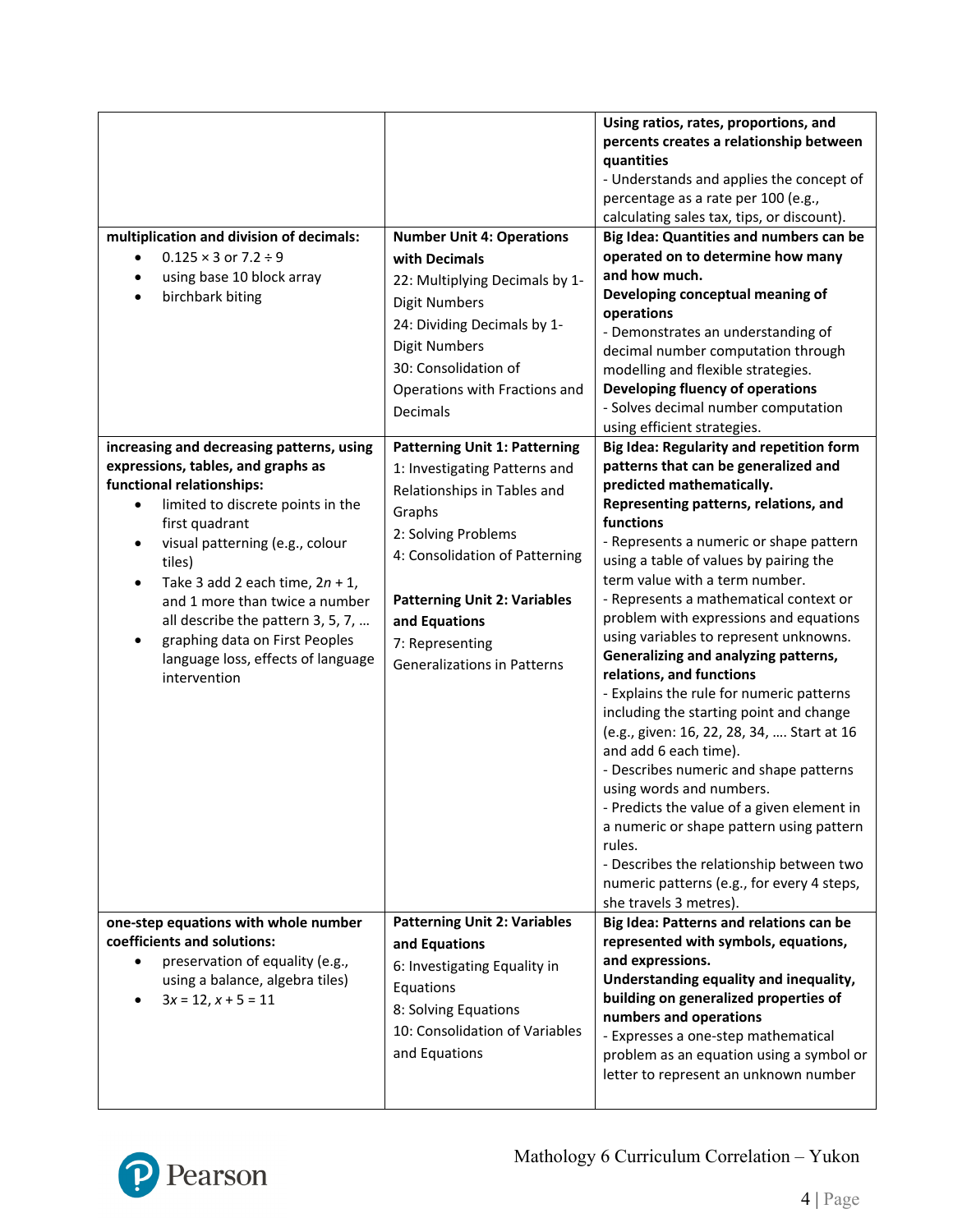|  | (e.g., Sena had some tokens and used                        |
|--|-------------------------------------------------------------|
|  | four. She has seven left: $\Box - 4 = 7$ ).                 |
|  | - Determines an unknown number in                           |
|  |                                                             |
|  | simple one-step equations using different                   |
|  | strategies (e.g., $n \times 3 = 12$ ; $13 - \square = 8$ ). |
|  | - Uses arithmetic properties to                             |
|  | investigate and transform one-step                          |
|  | addition and multiplication equations                       |
|  | (e.g., $5 + 4 = 9$ and $5 + a = 9$ have the                 |
|  | same structure and can be rearranged in                     |
|  | similar ways to maintain equality: $4 + 5 =$                |
|  | 9 and $a + 5 = 9$ ).                                        |
|  | - Recognizes that an equal sign between                     |
|  | two expressions with variables indicates                    |
|  | that the expressions are equivalent (e.g.,                  |
|  | $5n - 4 = 3n$ ; $3r = 2 + s$ ).                             |
|  | - Uses arithmetic properties to                             |
|  | investigate and transform one-step                          |
|  | subtraction and division equations (e.g.,                   |
|  | $12 - 5 = 7$ and $12 - b = 7$ have the same                 |
|  |                                                             |
|  | structure and can be rearranged in                          |
|  | similar ways to maintain equality: $12 - 7$                 |
|  | $= 5$ and $12 - 7 = b$ ).                                   |
|  | - Investigates and models the meaning of                    |
|  | preservation of equality of single variable                 |
|  | equations (e.g., $3x = 12$ ).                               |
|  | Using variables, algebraic expressions,                     |
|  | and equations to represent                                  |
|  | mathematical relations                                      |
|  | - Understands an unknown quantity (i.e.,                    |
|  | variable) may be represented by a                           |
|  | symbol or letter (e.g., $13 - \square = 8$ ; $4n =$         |
|  | $12$ ).                                                     |
|  | - Flexibly uses symbols and letters to                      |
|  | represent unknown quantities in                             |
|  | equations (e.g., knows that $4 + \square = 7$ ; $4 +$       |
|  | $x = 7$ ; and $4 + y = 7$ all represent the same            |
|  | equation with $\Box$ , x, and y representing                |
|  | the same value).                                            |
|  | - Interprets and writes algebraic                           |
|  | expressions (e.g., 2n means two times a                     |
|  | number; subtracting a number from 7                         |
|  | can be written as $7 - n$ ).                                |
|  |                                                             |

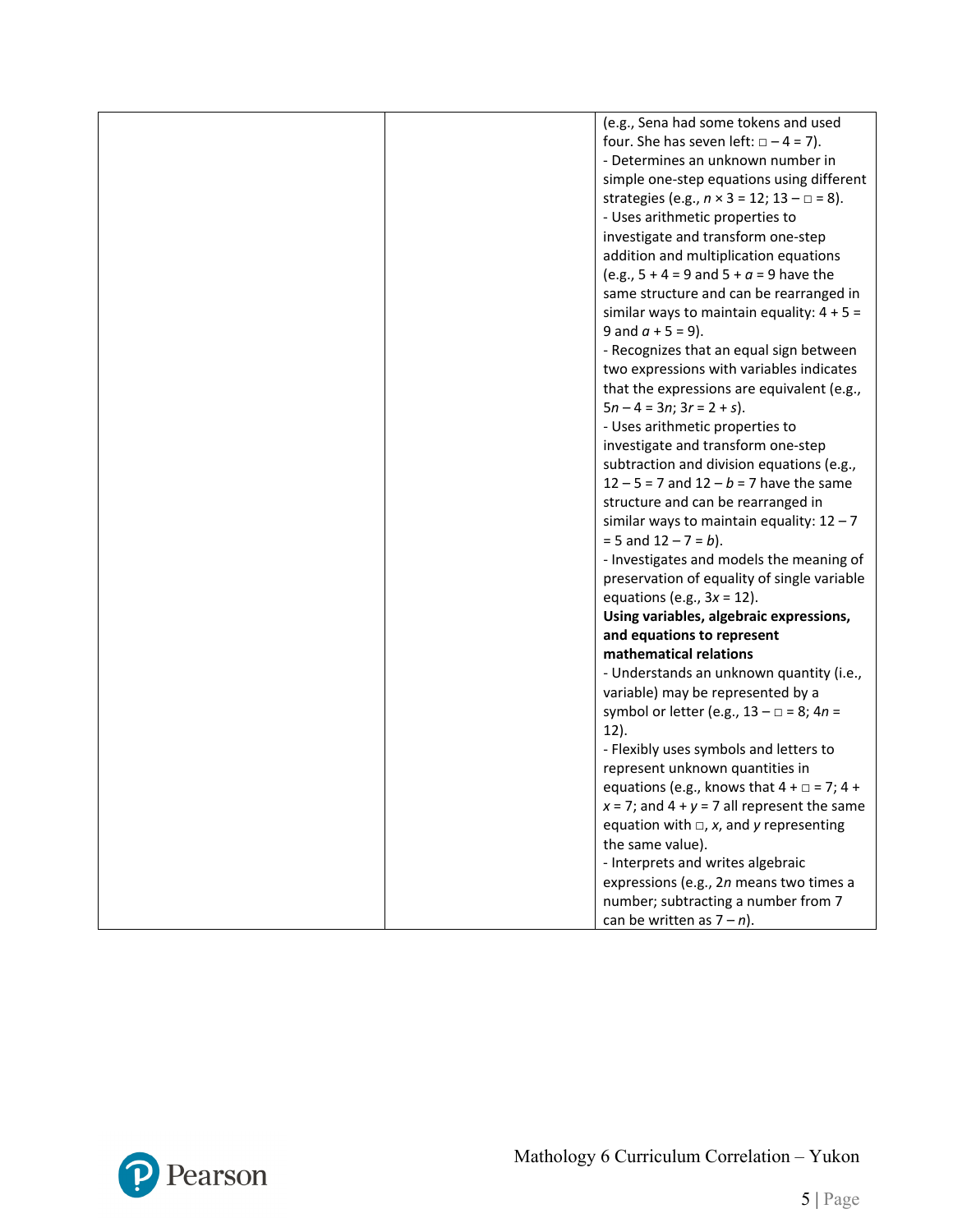| perimeter of complex shapes:<br>A complex shape is a group of<br>shapes with no holes (e.g., use<br>colour tiles, pattern blocks,<br>tangrams).<br>area of triangles, parallelograms, and<br>trapezoids:<br>grid paper explorations<br>deriving formulas<br>making connections between<br>$\bullet$<br>area of parallelogram and area of<br>rectangle<br>birchbark biting<br>$\bullet$ | <b>Measurement Unit 1A:</b><br>Perimeter, Area, Volume, and<br>Capacity<br>1: Determining the Perimeter<br>of Polygons<br>6: Consolidation of Perimeter,<br>Area, Volume, and Capacity<br><b>Measurement Unit 1A:</b><br>Perimeter, Area, Volume, and<br>Capacity<br>2: Determining the Area of<br>Rectangles<br>3: Areas of Parallelograms,<br>Triangles, and Trapezoids<br>6: Consolidation of Perimeter,<br>Area, Volume, and Capacity | Big Idea: Assigning a unit to a<br>continuous attribute allows us to<br>measure and make comparisons.<br>Selecting and using units to estimate,<br>measure, construct, and make<br>comparisons<br>- Measures, constructs, and estimates<br>perimeter and area of regular and<br>irregular polygons.<br>Big Idea: Patterns and relations can be<br>represented with symbols, equations,<br>and expressions.<br>Using variables, algebraic expressions,<br>and equations to represent<br>mathematical relations<br>- Uses expressions and equations with<br>variables to represent generalized<br>relations and algorithms<br>$(e.g., P = 2I + 2w).$<br>Big Idea: Assigning a unit to a<br>continuous attribute allows us to<br>measure and make comparisons.<br><b>Understanding relationships among</b>                                                                          |
|----------------------------------------------------------------------------------------------------------------------------------------------------------------------------------------------------------------------------------------------------------------------------------------------------------------------------------------------------------------------------------------|-------------------------------------------------------------------------------------------------------------------------------------------------------------------------------------------------------------------------------------------------------------------------------------------------------------------------------------------------------------------------------------------------------------------------------------------|----------------------------------------------------------------------------------------------------------------------------------------------------------------------------------------------------------------------------------------------------------------------------------------------------------------------------------------------------------------------------------------------------------------------------------------------------------------------------------------------------------------------------------------------------------------------------------------------------------------------------------------------------------------------------------------------------------------------------------------------------------------------------------------------------------------------------------------------------------------------------------|
|                                                                                                                                                                                                                                                                                                                                                                                        |                                                                                                                                                                                                                                                                                                                                                                                                                                           | measured units<br>- Develops and generalizes strategies to<br>compute area of triangles, quadrilaterals,<br>and other polygons (e.g., decomposing a<br>parallelogram and rearranging to form a<br>rectangle).                                                                                                                                                                                                                                                                                                                                                                                                                                                                                                                                                                                                                                                                    |
| angle measurement and classification:<br>straight, acute, right, obtuse,<br>reflex<br>constructing and identifying;<br>include examples from local<br>environment<br>estimating using 45°, 90°, and<br>180° as reference angles<br>angles of polygons<br><b>Small Number stories: Small</b><br>Number and the Skateboard Park                                                          | <b>Geometry Unit 1A: 2-D</b><br><b>Shapes and Angles</b><br>1: Classifying and Measuring<br>Angles<br>2: Measuring and<br><b>Constructing Angles</b><br>5: Investigating Polygons<br>6: Consolidation of 2-D Shapes<br>and Angles                                                                                                                                                                                                         | Big Idea: Many things in our world (e.g.,<br>objects, spaces, events) have attributes<br>that can be measured and compared.<br>Understanding attributes that can be<br>measured, compared, and ordered<br>- Understands angle as an attribute that<br>can be measured and compared.<br>- Understands angle is additive (e.g., 90°<br>can be visualized as nine sectors that are<br>$10^\circ$ each).<br>Big Idea: Assigning a unit to a<br>continuous attribute allows us to<br>measure and make comparisons.<br>Selecting and using units to estimate,<br>measure, construct, and make<br>comparisons<br>- Measures, constructs, and estimates<br>angles using degrees.<br>Big Idea: 2-D shapes and 3-D solids can<br>be analyzed and classified in different<br>ways by their attributes.<br>Investigating geometric attributes and<br>properties of 2-D shapes and 3-D solids |

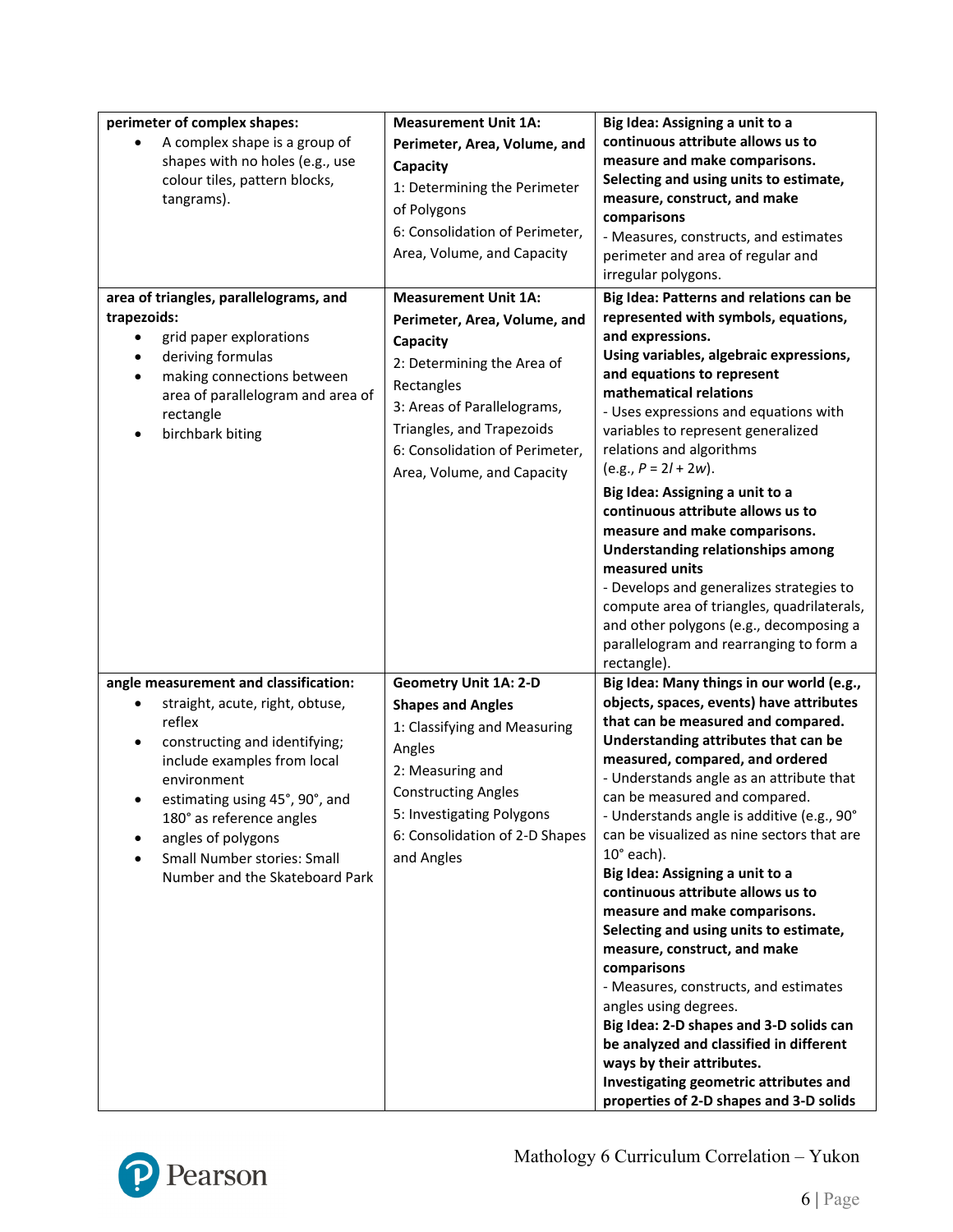| volume and capacity:<br>using cubes to build 3D objects<br>and determine their volume<br>referents and relationships (e.g.,<br>$cm3$ , m <sup>3</sup> , mL, L)<br>the number of coffee mugs that<br>٠<br>hold a litre<br>berry baskets, seaweed drying                                                                                                                                           | <b>Measurement Unit 1A:</b><br>Perimeter, Area, Volume, and<br>Capacity<br>4: Determining the Volume of<br><b>Right Rectangular Prisms</b><br>5: Investigating Capacity<br>6: Consolidation of Perimeter,<br>Area, Volume, and Capacity | - Draws, compares, and classifies angles<br>(i.e., right, acute, obtuse, straight, reflex).<br>Big Idea: Many things in our world (e.g.,<br>objects, spaces, events) have attributes<br>that can be measured and compared.<br>Understanding attributes that can be<br>measured, compared, and ordered<br>- Understands volume and capacity as<br>attributes of 3-D objects that can be<br>measured and compared.<br>Big Idea: Assigning a unit to a<br>continuous attribute allows us to<br>measure and make comparisons.<br>Selecting and using units to estimate,<br>measure, construct, and make<br>comparisons<br>- Develops understanding of a unit cube<br>to estimate and measure volume of 3-D<br>objects.<br>- Measures, constructs, and estimates<br>volume using standard cube units (e.g.,<br>cubic centimetres).<br>Understanding relationships among<br>measured units<br>- Understands and applies the<br>multiplicative relationship among metric<br>units of length, mass, and capacity.<br>- Develops and generalizes strategies and<br>formulas to compute volumes of right |
|--------------------------------------------------------------------------------------------------------------------------------------------------------------------------------------------------------------------------------------------------------------------------------------------------------------------------------------------------------------------------------------------------|-----------------------------------------------------------------------------------------------------------------------------------------------------------------------------------------------------------------------------------------|------------------------------------------------------------------------------------------------------------------------------------------------------------------------------------------------------------------------------------------------------------------------------------------------------------------------------------------------------------------------------------------------------------------------------------------------------------------------------------------------------------------------------------------------------------------------------------------------------------------------------------------------------------------------------------------------------------------------------------------------------------------------------------------------------------------------------------------------------------------------------------------------------------------------------------------------------------------------------------------------------------------------------------------------------------------------------------------------|
| triangles<br>scalene, isosceles, equilateral<br>$\bullet$<br>right, acute, obtuse<br>$\bullet$<br>classified regardless of<br>$\bullet$<br>orientation                                                                                                                                                                                                                                           | <b>Geometry Unit 1A: 2-D</b><br><b>Shapes and Angles</b><br>3: Classifying Triangles<br>4: Identifying and<br><b>Constructing Triangles</b><br>6: Consolidation of 2-D Shapes<br>and Angles                                             | rectangular prisms.<br>Big Idea: 2-D shapes and 3-D solids can<br>be analyzed and classified in different<br>ways by their attributes.<br>Investigating geometric attributes and<br>properties of 2-D shapes and 3-D solids<br>- Sorts, describes, and classifies 2-D<br>shapes based on their geometric<br>properties (e.g., side lengths, angles,<br>diagonals).                                                                                                                                                                                                                                                                                                                                                                                                                                                                                                                                                                                                                                                                                                                             |
| combinations of transformations:<br>plotting points on Cartesian plane<br>$\bullet$<br>using whole-number ordered<br>pairs<br>translation(s), rotation(s), and/or<br>$\bullet$<br>reflections on a single 2D shape<br>limited to first quadrant<br>٠<br>transforming, drawing, and<br>describing image<br>Use shapes in First Peoples art to<br>$\bullet$<br>integrate printmaking (e.g., Inuit, | <b>Geometry Unit 2A:</b><br><b>Transformations</b><br>7: Rotating 2-D Shapes on a<br>Grid<br>8: Single Transformations on a<br>Grid<br>9: Combining Transformations<br>on a Grid<br>10: Plotting and Reading<br>Coordinates             | Big Ideas: 2-D shapes and 3-D solids can<br>be transformed in many ways and<br>analyzed for change.<br>Exploring 2-D shapes and 3-D solids by<br>applying and visualizing transformations<br>- Identifies, describes, and performs<br>single transformations (i.e., translation,<br>reflection, rotation) on 2-D shapes.<br>- Identifies, describes, applies, and<br>creates a combination of successive<br>transformations on 2-D shapes.<br>Big Idea: Objects can be located in space                                                                                                                                                                                                                                                                                                                                                                                                                                                                                                                                                                                                        |

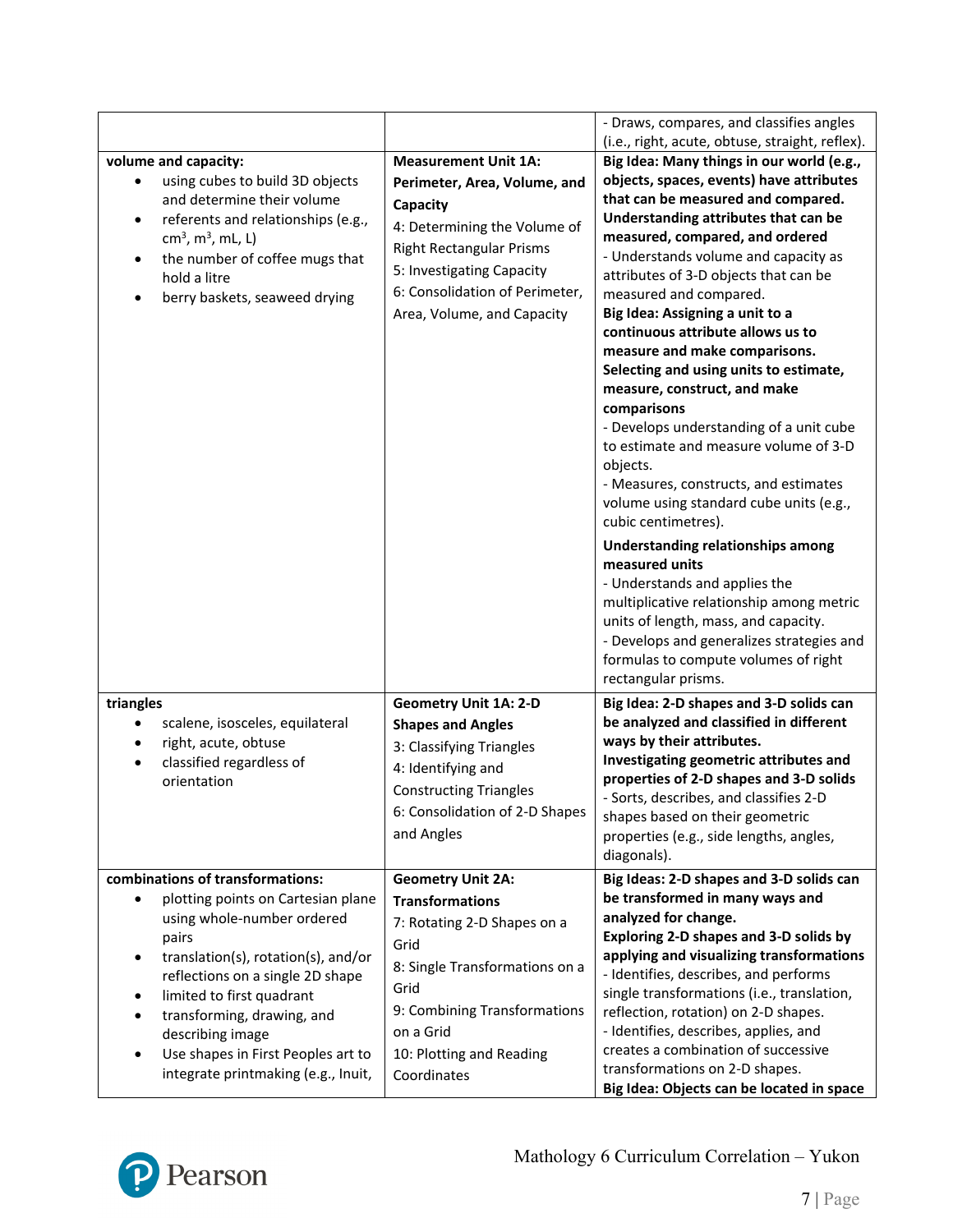| Northwest coastal First Nations,<br>frieze work)                                                | 11: Transformations on a<br>Coordinate Plane<br>12: Consolidation of<br>Transformations                                                                                                                        | and viewed from multiple perspectives.<br>Locating and mapping objects in space<br>- Develops understanding of a Cartesian<br>plane as a coordinate system using<br>perpendicular axes.<br>- Plots and locates points on a Cartesian<br>plane, and relates the location to the two<br>axes. (Limited to the first quadrant.)<br>- Analyzes and locates the vertices of 2-D<br>shapes after transformation on a<br>Cartesian plane. (Limited to the first<br>quadrant.)                                                                                                                                                                                                                                                                                                                                                                                                                                                                                                                                                                                                                                                                                                                                                                                                                                                                                                                                                                                                                                                                         |
|-------------------------------------------------------------------------------------------------|----------------------------------------------------------------------------------------------------------------------------------------------------------------------------------------------------------------|------------------------------------------------------------------------------------------------------------------------------------------------------------------------------------------------------------------------------------------------------------------------------------------------------------------------------------------------------------------------------------------------------------------------------------------------------------------------------------------------------------------------------------------------------------------------------------------------------------------------------------------------------------------------------------------------------------------------------------------------------------------------------------------------------------------------------------------------------------------------------------------------------------------------------------------------------------------------------------------------------------------------------------------------------------------------------------------------------------------------------------------------------------------------------------------------------------------------------------------------------------------------------------------------------------------------------------------------------------------------------------------------------------------------------------------------------------------------------------------------------------------------------------------------|
| line graphs:<br>table of values, data set; creating<br>a line graph from a given set of<br>data | Data Management Unit 1:<br><b>Data Management</b><br>1: Exploring Line Graphs<br>3: Collecting and Organizing<br>Data<br>4: Interpreting Graphs to<br>Solve Problems<br>6: Consolidation of Data<br>Management | <b>Big Idea: Formulating questions,</b><br>collecting data, and consolidating data in<br>visual and graphical displays help us<br>understand, predict, and interpret<br>situations that involve uncertainty,<br>variability, and randomness.<br>Collecting data and organizing it into<br>categories<br>- Constructs data organizers to support<br>data collection (e.g., creates tally chart or<br>line plot on a grid to collect survey data).<br>- Differentiates between discrete (e.g.,<br>votes) and continuous (e.g., height) data.<br>- Selects and justifies an appropriate<br>method of data collection (e.g.,<br>experiment, observation, survey) based<br>on question posed.<br><b>Creating graphical displays of collected</b><br>data<br>- Represents data graphically using many-<br>to-one correspondence with appropriate<br>scales and intervals (e.g., each symbol on<br>pictograph represents 10 people).<br>- Chooses and justifies appropriate visual<br>representations for displaying discrete<br>(e.g., bar graph) and continuous (e.g., line<br>graph) data.<br>Reading and interpreting data displays<br>and analyzing variability<br>- Reads and interprets data displays using<br>many-to-one correspondence.<br>Drawing conclusions by making<br>inferences and justifying decisions based<br>on data collected<br>- Draws conclusions on data presented.<br>- Interprets the results of data presented<br>graphically from primary (e.g., class<br>survey) and secondary (e.g., online news<br>report) sources. |